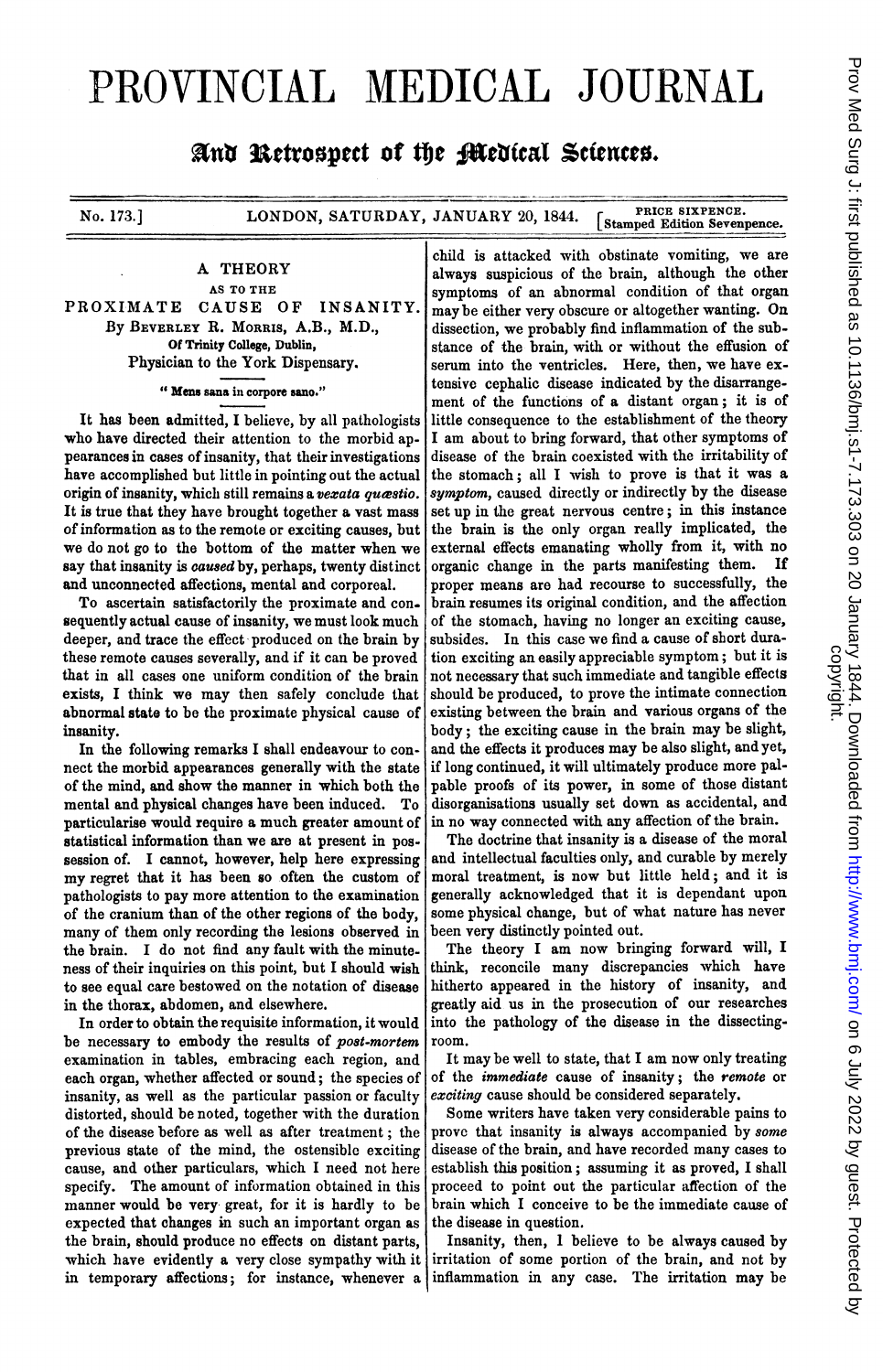idiopathic, in which case, in its early stages, no alter- | the induction of some distant disease, either funcliver, the lungs, the genital organs. Here, however, we come to a very difficult point, and one which, with our present amount of iinformation, from the causes above named, we are quite unable to settle; <sup>I</sup> mean in what cases those distant affections respectively are the effects of the remote causes of insanity, and in what cases they are merely accidental.

This can only be satisfactorily ascertained by extensive and combined microscopic researches; we might then not only determine this point, but also ascertain what effects were produced by each species of insanity, and we possibly might be able to show what portion of the brain was affected when particular faculties of the mind were impaired.

I say possibly, because hitherto the investigations of pathologists into the effects of disease of the brain or particular mental faculties have been entirely inconclusive; at the same time this circumstance should only stimulate us to increased and more minute inquiries into a subject of, at least, very great interest. But at present <sup>I</sup> think we are without any certain evidence of the various faculties of the mind having each its separate portion of the brain; in other words, we cannot localise the faculties.

We find so much similarity in the structure and functions of the brain and spinal cord, that <sup>I</sup> think it is quite fair to infer that they may be similarly affected, and that, when they are so, analogous results may be expected-for instance, we find both idiopathic and reflective irritation of the spinal column producing the same effects, though perhaps in a different order; thus, in a case of idiopathic irritation of a certain portion of the dorsal spine, we have an acute submammary pain produced; again, in another case induced by constipation of the bowels we find after a time the submammary pain produced; and again, we may have both the submammary pain and the constipation of the bowvels following idiopathic irritation of the same portion of the spinal column.\*

From these facts we may conclude, reasoning analogically, that in irritation of the brain we may have two sets of effects produced-one manifested by some impairment of its mental faculties, and the other by

\* For farther information on this subject, <sup>I</sup> would refer to my paper on Spinal Irritation, which appeared in this Journal for September 9, 1843.

ation of structure in the brain or elsewhere, conse-|tional or organic, probably of a passive nature; the quent upon it, wvill be found; or it may be induced part, by the withdrawal of a certain portion of its by either the irritation or inflammation (mostly of nervous power, being unable any longer to resist the the cllronic type) of distant organs, more particularly encroachments of disease. When irritation is induced those which are usually observed to have some effect in the spinal cord, we find that its ordinary functions on the cerebral system, viz., the digestive canal, the are disordered, i. e., the nervous functions of the supplied part are deranged, usually manifested by diminished power. In like manner <sup>I</sup> believe that, when irritation exists in the brain, its ordinary, i. e., its mental functions are disordered, manifested by deranged perception, or the loss of some other faculty denoting that its power is impaired. <sup>I</sup> would not, however, confine its effects to the mental faculties, but would extend them to the influences which it manifestly exerts over many of the corporeal functions; I refer not only to the voluntary influence of the brain over various actions, but more especially to where it exerts an influence entirely independent of the will. That it does so act we have only to refer to the effects produced by disease of the brain upon distant organs. <sup>I</sup> here object to Dr. Gooch's supposition that insanity is a " temporary conversion of human into animal nature." Were this the case, I do not see how we could reconcile with it the derangement and disease of those organs which are strictly necessary to animal life, as consequent on insanity; and yet most writers on the subject allow that such is the case.

> With regard to the causes which induce irritation of the brain, <sup>I</sup> think they may be referred to tvo classes-one acting through the mind, which I would call idiopathic - the other acting through the corporeal functions, and hence I would call it reflexive. We thus find the analogy between irritation of the brain and that of the spinal cord to be complete. The mental faculties of the brain <sup>I</sup> conceive to be analogous to the strictly nervous functions of the spine manifested in disease, by what are termed neuralgie affections. Its corporeal functions are of two kinds, voluntary and involuntary, and these are analogous to the voluntary and involuntary motive powers of the spinal system; not that any spinal act is, strictly speaking, voluntary, except by being united with the voluntary nerves of the brain. The menital and corporeal functions of the brain are so closely united, that <sup>I</sup> think we shall never be able to separate them anatomically, and say that this is strictly mental and this corporeal. The following table will exhibit the close analogy existing between the functions of the two great nervous systems better, perhaps, than any other way. The ganglionic system <sup>I</sup> look upon as supplementary and adjuvant.

| The Functions of         |                                 |                          |                          |
|--------------------------|---------------------------------|--------------------------|--------------------------|
| The Brain are            |                                 | Spinal Cord are          |                          |
| Corporeal.               | Mental.                         | Motive.                  | Sensitive.               |
|                          |                                 |                          | ---Involuntary:          |
| Exhibited in the Actions | <b>Exhibited in the Actions</b> | Exhibited in the Actions | Exhibited in the Actions |
| of the Limbs and certain | of the Heart, Lungs.            | of the Limbs and certain | of the Heart, Lungs.     |
| Muscles.                 | Bowels, &c.                     | Muscles.                 | Bowels, &c.              |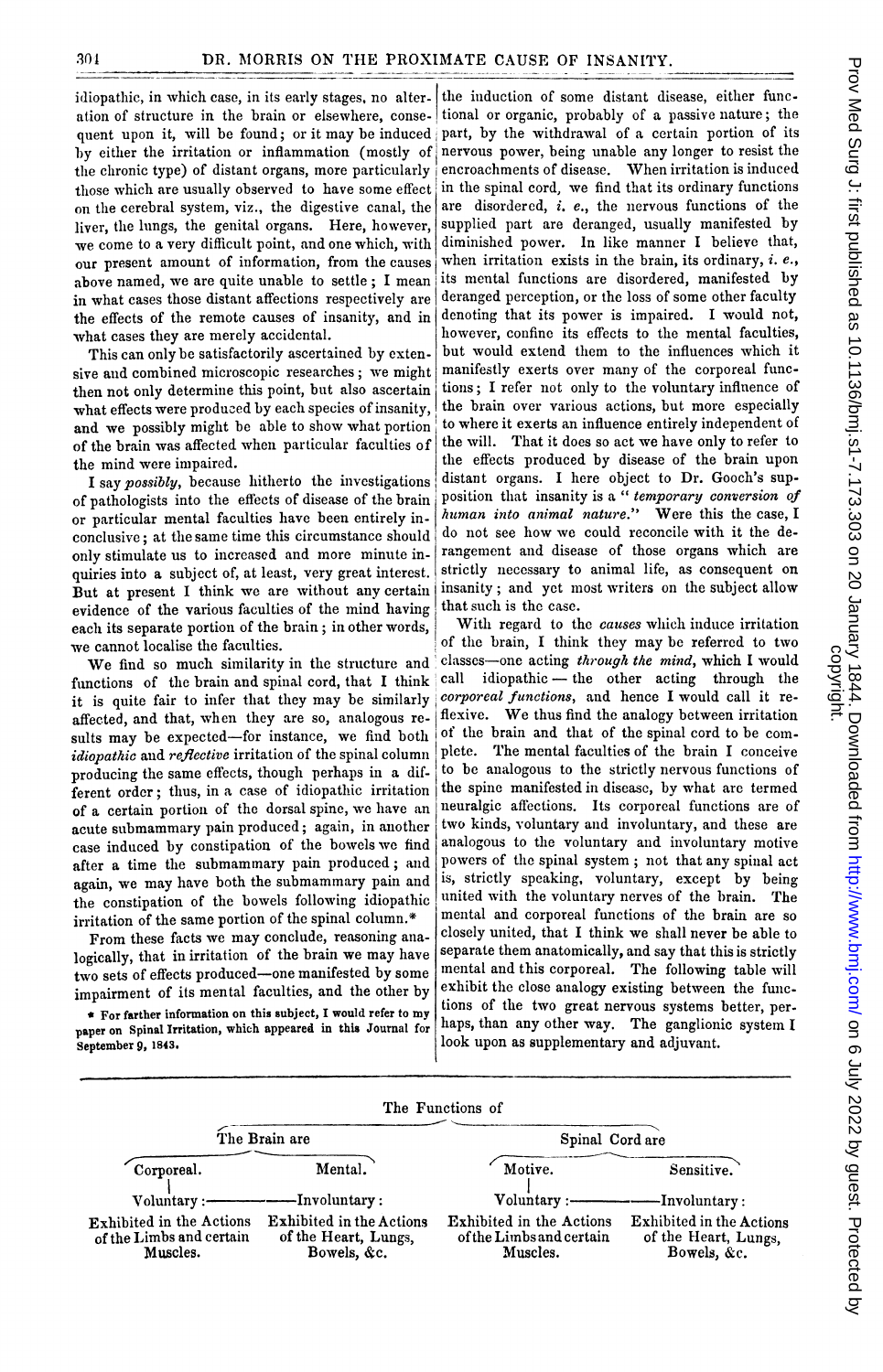It is to a diminution in the action of the involuntary cerebral power that I would attribute those corporeal changes which are the almost constant attendants in one shape or another on insanity. During health the spinal cord is enabled, by the assistance it derives from the cerebral system, to carry on those acts which are necessary to the perfection of animal life; when, however, the nervous influence of the brain is removed, or in any way diminished, it become unable to carry on effectively its work, and, by slow degrees perhaps, disease of some kind, always indicative of diminished power, is established. We find that melancholia is frequently consequent on an hypochondriacal state, dependant, of course, on deranged diges- <sup>1</sup> tion-thus favoring the idea that there is such a state as reflexive irritation of the brain. This condition would probably be found conjoined with spinal irritation.

The intolerance of bleeding, which is mostly present in insanity, is a strong point in favor of my theory, that irritation of the brain is the cause; for we frequently find extensive bleedings to be the cause of spinal irritation, and that in its more aggravated forms; and these cases will not bear the slightest depletion without manifest injury. Were insanity dependant on inflammation of either the brain or its membranes, we should find that extensive bleeding would not only be borne, but would be beneficial. Dr. P. Latham has recorded that, when the prisoners at the Milbank Penitentiary were exposed to malaria. and at the same time kept on low diet, diseases of ( debility made their appearance, and, lastly, when of course the debility was greatest, convulsion, delirium, apoplexy, andmania. He also records that bleeding was not borne at all.

There are, however, some cases of insanity which not only will bear inoderate depletion, but absolutely require it; and these are either those in which the cephalic irritation is accompanied by a state of the system above par, or else complicated with inflammation, generally of its membranes. Too much caution, however, cannot be exercised in its use. Even in these cases, however, it will be observed that I charge the insanity to the irritation, and not to the inflammation present.

It may be well here to consider the state of the system in delirium tremens and puerperal insanity. In both there is great vascular excitement, arising from irritability, and not from inflammation; in both there is great intolerance of bleeding; both diseases are generally found to occur in people much debilitated, suddenly or gradually, from some cause or another; and in both the treatment is much alike in principle. Here, then, we find two diseases of the nervous system exhibiting symptoms of irritation of the brain; both curable by measures calculated to allay such irritation; and both showing an intolerance of bleeding, entirely inexplicable on the supposition that they arise from inflammation. Indeed, the usual cause of delirium tremens, viz., the withdrawal of some habitual mode of exciting the circulation generally, is sufficient to induce us to set it down as a disease of debility rather than one of undue exaltation.

In certain cases of temporary congestion of the tion they dreaded. blood-vessels of the brain, we find temporary illusions account for all the cases, as there are many who,

produced; were the cause continued, we should find its effects also to be permanent. During dreams it is probable that there is always increased vascular activity, if not congestion; this acting as an irritating stimulant to the brain, we find in some cases of dreams events recalled to the memory which had been long forgotten in its waking moments.

It is probably owing to the same cause that epileptic fits so often happen during sleep, generally towards morning, the usual time of dreams. Irritation of any organ we mostly find to be accompanied, if not caused, by congestion of the blood-vessels; in fact, there is such an intimate connection between the blood-vessels and nerves, that it will be very difficult, if not impossible, to refer accurately the effects produced to the right system. In theory they are perfectly distinct, but not in practice. It is probable, nay, nearly certain, that during intense thought the blood-vessels of the brain are in an increased state of activity; now, if this state is kept up for long periods, and constantly repeated, we may reasonably expect that some morbid change will be produced, more particularly in those cases where an hereditary predisposition exists; hence the probabilty that insanity may be produced by the too great application of the mind to any one idea.

Is it not also possible that in hereditary insanity there may be some morbidly delicate formation of the blood-vessels of the brain, which may render them unable to resist any extraordinary impulse ? Their coats may be thinner, or they may be of <sup>a</sup> softer texture, than is usually the case. In connection with this supposition it may be well to notice the fact that, in cases where insanity has been developed in one or both parents, the children born after such development are more obnoxious to the invasion of the disease than those born before it; this fact, of course, proving the increased debility of the parents since the incursion of the mental disease; the unusual delicacy of these children acts as the predisposing cause; and there is no greater reason for saying that this state cannot be removed by appropriate treatment than there is for asserting that scrofula is incurable.

It is also ascertained that where hereditary taint exists, those who in their childhood have suffered from convulsions are more liable to become insane than those who have escaped, during their early years, the visitation of such an indication of, at least, great physical derangement. It is also possible that those atmospheric causes, whatever they be, wlhich induce periodic exacerbations, may act by stimulating the vascular system to the propulsion of <sup>a</sup> greater body of blood through its vessels; and that those of the brain, being unequal, from a morbid delicacy, to sustain with impunity the passage of this increased volume, become temporarily congested, and thus cause the paroxysms.

There can be no question of the fact of an hereditary predisposition existing ; but it is probable that the cases set down under this head are more numerous than they should be; for the constant terror and fear which such persons must be in of its development in themselves, would have <sup>a</sup> considerable effect in bringing about the very consumma-This, however, would not